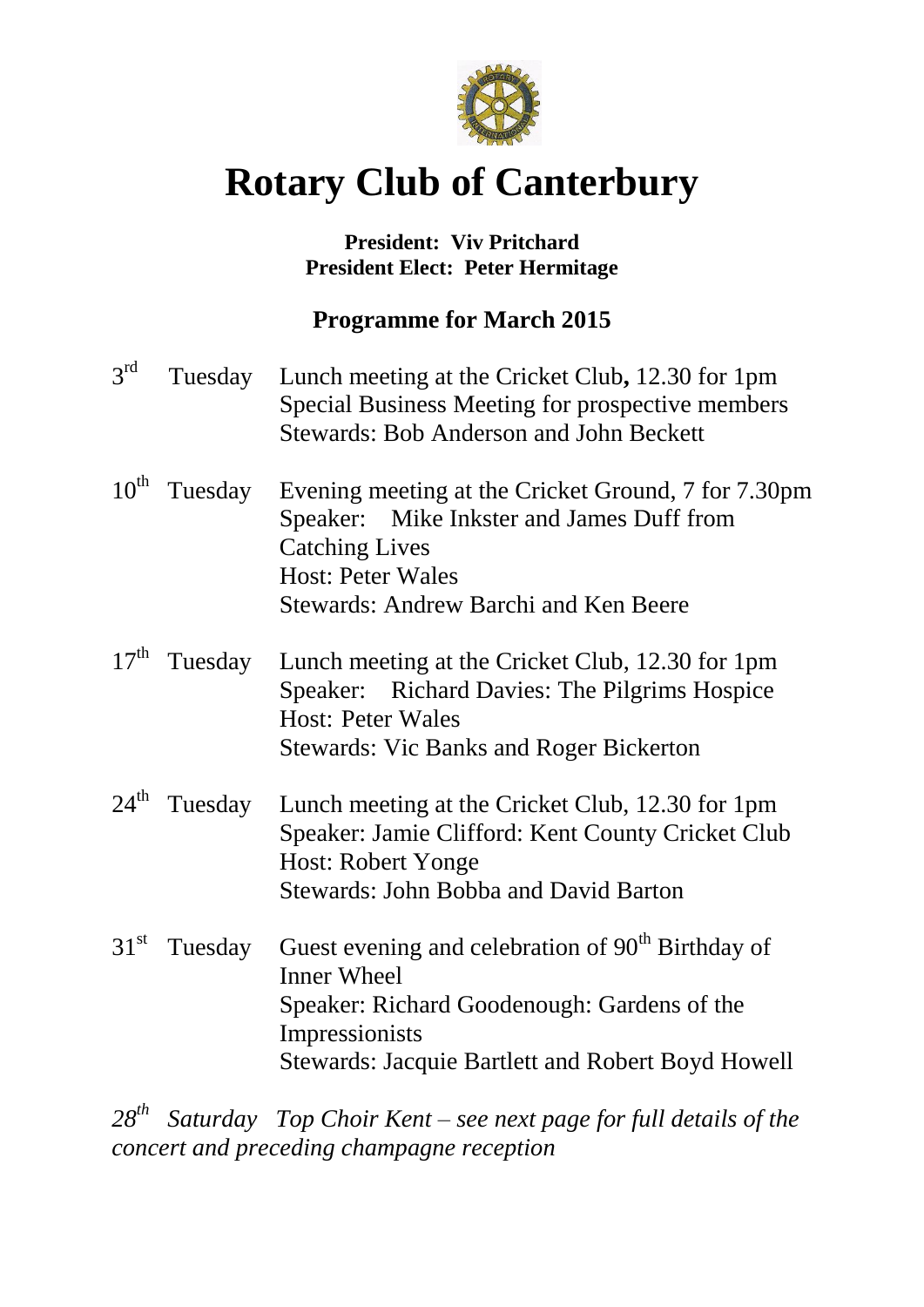### **Top Choir Kent – champagne reception and concert Saturday, 28th March**

This year's Top Choir Kent has a slightly different format from previous years. It will not be a competition, but rather a celebration of choral singing. Seven choirs will be taking part, including winners from previous years, so the standard should be extremely high. One innovation is some audience participation 'helping' to mark the  $50<sup>th</sup>$  anniversary of the Beatles Help album.

Tickets now available from Stephen Thompson, so get in quick for this popular event!

As a prelude to the concert, the Club will be holding a **champagne reception** in the School Room, beside the Mint Yard Gate, costing a mere £10. The tickets for this will go quickly, so if you would like to attend, please drop an email to Peter Hermitage as soon as possible.

## **Future Dates**

**Tuesday, 14th April** - Concert at Cadogan Hall,7.30pm, including rehearsal if wished at 3pm. Contact Nan Miller for further details.

**Sunday, 19th April –** Bike ride organised by Chestfield Rotary Club in aid of Air Ambulance. Contact Brian Dobinson or the President if you would like to take part.

**Tuesday, 12th May –** Inner Wheel visit to Valloires in Northern France to visit beautiful gardens. Contact Pauline Pritchard if you would like to join in.

## **Rotary News**

The Business Meeting on  $3<sup>rd</sup>$  March will be an introductory meeting for potential new members.

Please invite any friends/acquaintances who you think would enjoy being Rotarians. There will be brief presentations by committees on their work to inform guests on what being a Rotarian involves.

## **International Committee**

The committee has given £500 to Aquabox from the raffle held weekly. A steering group has been set up to manage the Joint Pentangular Project in South Sudan, consisting of Margaret Griffin, Robert Boyd Howell and Tony Pomeroy. The project will cost \$40 000.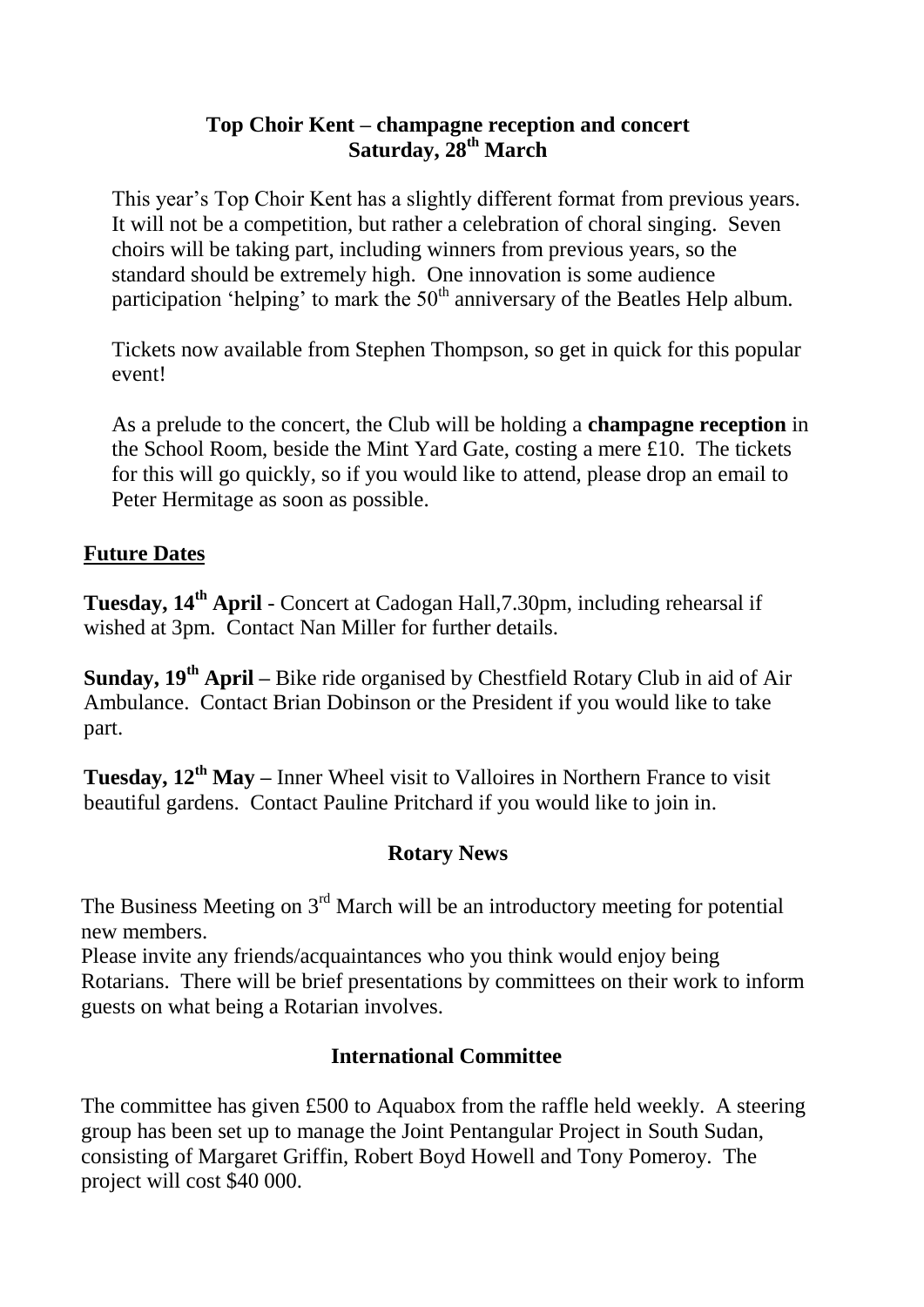#### **Attendance at Meetings**

Members can claim an attendance if they have attended a meeting at another Rotary Club or a committee of this Club. In order to record this attendance, the attendance sheet signed by all members at meetings will have a column added in which these extra attendances can be registered.

Peter Hermitage Chairman, Club Service Committee

#### **Table Numbers**

Please remember to take a table number out of the bag when you sign in at a Rotary meeting, and then sit at that table. This ensures that members mix freely with others and enjoy the fellowship that is such an important part of Rotary. Leave the number on the table to be collected at the end of the meeting – please do not take the number home!

#### **Attendance**

The attendance figures for November last year were 65.45%, and for December 64.88%. From July to December last year, 45 members – 72.5% of the Club achieved over 50% attendance.

Ken Beere

#### **Summary of January Club Council meeting**

For more details, see minutes posted on the website

- 1. Role of Awards Committee present arrangements to continue but process of recommending awards to be clarified in discussion between the President Elect and the committee
- 2. Presentations of RI certificates to mark 50 years in Rotary made to Ken Beere and David Naumann.
- 3. Club archives refurbished at cost of £75. Urgently need to find an alternative storage area for the archives and Members are asked to come up with ideas.
- 4. Club's allocation of the surplus from the Railway Swing Band concert paid to the Lord Mayor's Christmas Fund
- 5. Former Interact Club at SLGS correspondence between President and Chair of Governors has revealed a misunderstanding which the President is endeavouring to resolve.
- 6. Millennium Scholarship Fund report considered and it was agreed that Secretary would contact Girlings regarding original copies of the Trust Deed. Also agreed that formal meetings of the Trustees must be minuted and this must apply at least to an Annual General Meeting.
- 7. Wishing Well It was resolved that the Club proceed with the purchase in principle, at a price of approximately £1350, subject first, to the monies required being funded in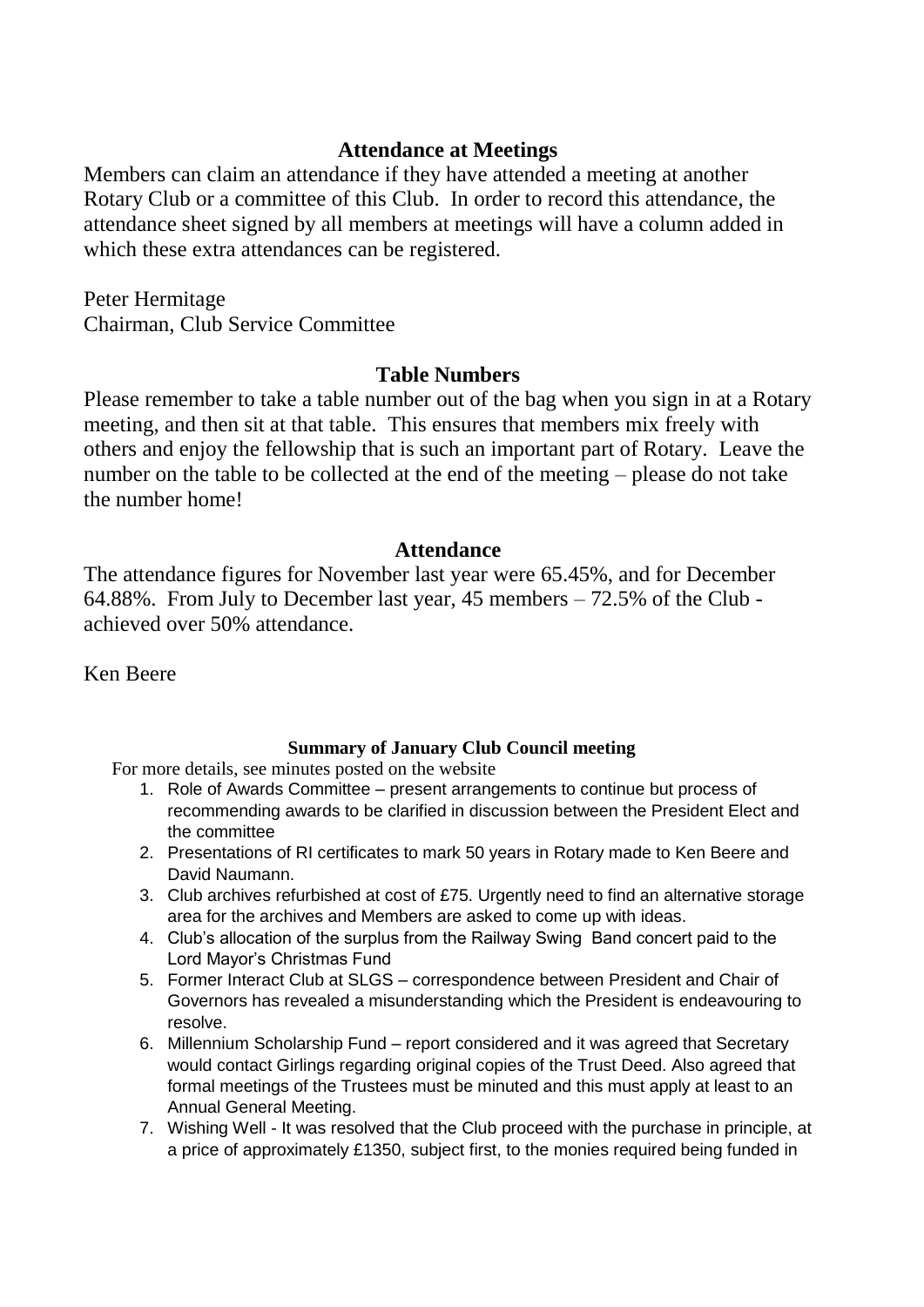an acceptable way out of members' funds and, secondly, to at least 2 suitable sites being first made available.

- 8. Membership the Chairman of the Membership Committee confirmed that there is no rule to bar spouses of existing members from being eligible to join.
- 9. Publicity for events which have no connection with Rotary will not normally be allowed at Club Meetings, except in special circumstances and only with the express permission of the President.
- 10. The total sum raised by Sailor Ted this year is £470.
- 11. Noted that Sharon Jordan has agreed for her name to be put forward for  $2^{nd}$  Vice-President.

The month of Feb is somewhat queer It has an extra day every  $4<sup>th</sup>$  year It also has shrove Tuesday when you can Cook your pancakes in the pan It also has 7 birthdays which I can view Which I am now going to share with you

The first one I note from all of this Is someone providing an Accountancy service Its important to provide him with all the facts So that he can accurately work out your tax . When much younger he did revel In playing Rugger at a very high level In recent years on the sporting scene He plays golf to a handicap of thirteen As you can hear he's a sporting hit Is he competitive? just a bit I'll no longer keep you in the dark I'll reveal his name it's Roger Clarke

For several years he helped to forge Very close ties with Archbishop George More recently he did aspire To receive an award of a Paul Harris sapphire There is just one more thing for me to say David Naumann happy birthday

Doctor what is this op all about Please don't worry I'll be putting you out What i'll be doing to stop any pain Is putting a needle into your vein I are interested by the I and I are in the I and I are in the I and I are in